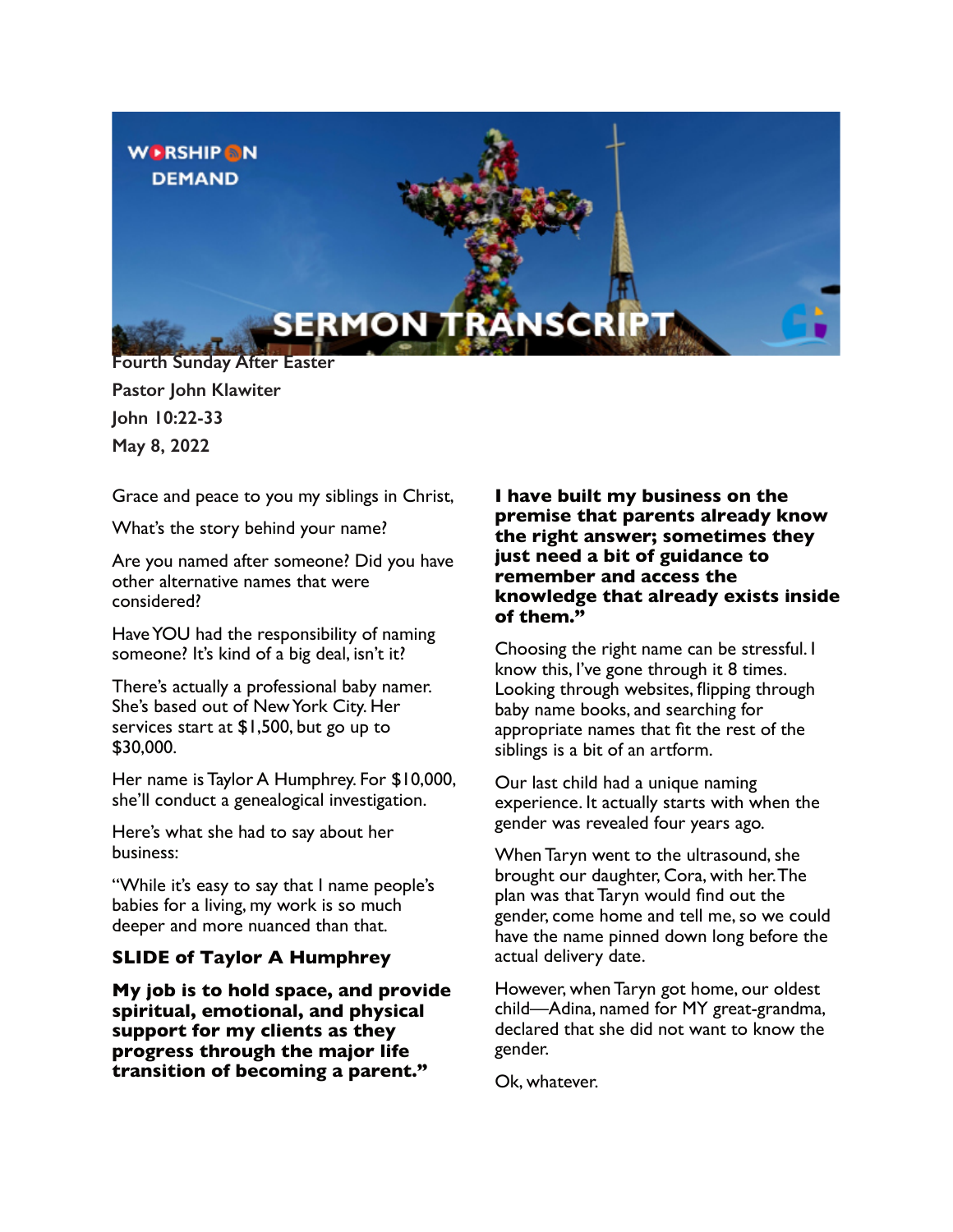But THEN, she declared… that since SHE wasn't gonna find out, she wanted me to also be surprised.

Fine, I said, I figured this would last a day. Plus, I knew that I would get Cora to tell me.

But she didn't! She was a fortress.Wouldn't budge. Not even BRIBERY worked! For months she held onto the secret.

And so, on Thanksgiving night, 2018,Taryn and I went into the hospital and we faced a naming crisis.We had a name for one of the genders, but not the other.This was our tradition—we always had a name for a boy or a girl, just in case the ultrasound was wrong.

While waiting in the room, we went through all the options that were still on the table. I would suggest something,Taryn would immediately shoot it down.

This was a high pressure situation. If only I would've known about the professional baby namer and had a spare \$1500 lying around! The final name was still too tough to call, we'd have to do it on our own.

Finally, as our 8th child was delivered, **Taryn introduced me to Vienna (PIC)**, the girl name that we'd picked out months ago.

Because we had spent the whole morning desperately trying to agree on a boys name, I was convinced that it was a boy. My reaction was priceless.

### Taryn had called her by name in her belly. **She was known. Finally, I was able to greet her by name, too!** (PIC of me)

Names give us belonging. It identifies us, it's how we refer to each other.

Sometimes, our name gets shortened, we get nicknames, we go by our middle names. But each and every one us, when we were born, were given a name.

Today is known as Good Shepherd Sunday in the church year. Every year, the gospel is taken from part of John 10. Jesus talks about this image quite a bit—how we are named to belong to the flock.

Yet, what Jesus is doing in this chapter is more than just talking about his herd.

Last week, if you recall, we were in a passage from John where Jesus appears to his disciples for the  $3<sup>rd</sup>$  time. So, despite being in the Easter season, our brains go back in time. Back to the early chapters of John, when Jesus sets the stage for our call to tend to the flock, as Peter is told three times to do.

Jesus is NOT beloved by the leaders in the temple. His teaching is NOT welcomed. His healing and miracles are NOT appreciated they're seen as work on the Sabbath and breaking with the law.

The leaders are trying to get rid of him. Set him up for blasphemy.

So they ask if he's the Messiah. Easy question. Yes or no.Tell us plainly.

Does Jesus tell them plainly?

Of course not. SLIDE: Scripture: **The works that I do in my Father's name testify to me, <sup>26</sup> but you do not believe because you do not belong to my sheep. <sup>27</sup> My sheep hear my voice. I know them, and they follow me.**

They follow because they know his voice.

These leaders aren't gonna listen.They don't want to follow Jesus.They aren't trying to get to know him to learn from him, they're trying to get to know him to destroy him.

They see Jesus as a wolf; not a shepherd.

This answer does not lead to a positive response.What do the leaders decide to do?